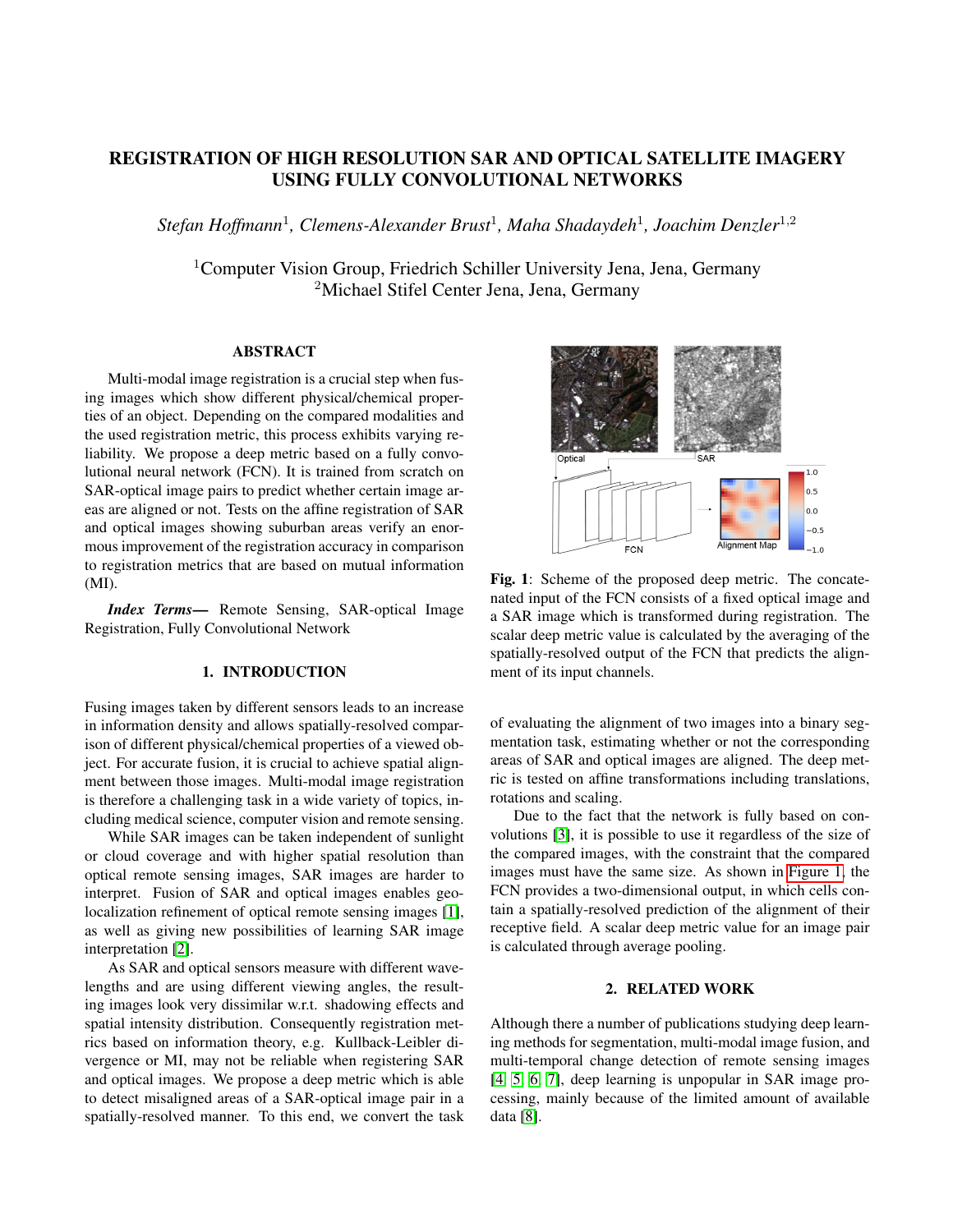There are two public data sets containing aligned SAR and optical images: the SARpital data set proposed in [\[9\]](#page-3-8), which was created through three-dimensional reconstruction of the measured areas [\[10\]](#page-3-9), and the SEN1-2 data set [\[11\]](#page-3-10), which we use for training and registration.

The FCN-based concept of deep image registration metrics, which are usable for non-rigid registration, has been proposed in [\[12\]](#page-3-11). There, a three-dimensional FCN is trained on spin-lattice- and spin-spin-relaxation MRI scans, predicting whether or not corresponding scan volumes are aligned. We adapt this concept and adjust it to remote sensing data, using a patch-wise training method as proposed in [\[13\]](#page-3-12).

The FCN presented in [\[12\]](#page-3-11) is a progression of [\[14\]](#page-3-13), where CNNs are used to predict whether two images show the same object. As shown in [\[15\]](#page-3-14), the CNNs that were introduced in [\[14\]](#page-3-13) can be adapted to predict whether SAR and optical images show corresponding objects. To the best of our knowledge, our approach is the first using an FCN as a deep metric for SAR-optical image registration.

Instead of training a deep metric, [\[1\]](#page-3-0) proposes directly predicting the displacement between SAR and optical images. Unlike our approach, it is only capable of image registration w.r.t. shifts.

#### 3. EXPERIMENTAL RESULTS AND DISCUSSION

#### 3.1. Data selection and pre-processing

We select 7,100 image pairs for training, as well as 2,600 for validation and 200 for image registration tests. We use a subset of the SEN1-2 'Spring' data set which is structured according to the regions shown in the SAR and optical images. The three subsets show different regions of the Earth's surface to guarantee data independence.

Optical images are transformed into grayscale images. A Lee filter with kernel size 5 is used on SAR images to reduce speckle noise [\[16\]](#page-3-15). Images of both types are normalized w.r.t. mean and variance.

### 3.2. Architecture and Training

The general structure of the deep metric is shown in [Table 1.](#page-1-0) While linear activation is used on convolutional layer 6, the layers 1 to 5 contain Leaky-ReLU activation functions with  $\alpha = 0.1$ . SAR and optical images are concatenated to create an input with dimensions  $x \times y \times 2$ , whereby the minimum size for each dimension  $x$  and  $y$  is 37.

The FCN is trained patch-wise on paired SAR and optical patches of size  $37 \times 37 \times 2$ . We randomly select image pairs from a set of perfectly aligned multi-modal images. For each pair we crop a  $37 \times 37$  area out of each image and concatenate them to a multi-modal patch. We constrain that 50% of the multi-modal patches have to show exactly the same area in each modality channel. Those are labeled with 1. The other 50% show areas which are displaced by a random number

<span id="page-1-0"></span>Table 1: FCN architecture used for training with concatenated input images of size  $x = y = 37$ .

| Name      | Kernel / Stride | Output size / Channels |
|-----------|-----------------|------------------------|
| Conv. $1$ | 5,5/2           | 37, 37 / 512           |
| Conv. $2$ | 5,5/2           | 17,17/512              |
| Conv. 3   | 3,3/2           | 7,7/512                |
| Conv. $4$ | 3,3/1           | 3,3/512                |
| Conv. $5$ | 1,1/1           | 1,1/512                |
| Conv. $6$ | 1,1/1           | 1,1/1                  |

between 1 to 10 pixels along  $x$  and  $y$  axis and were labeled with  $-1$ .

The training is run for 4 million iterations with batchsize 128, using SGD with a momentum of 0.9, a learning rate of  $10^{-2}$  and a weight decay of  $10^{-4}$ . We use a hinge loss, where l and  $l$  are the real and estimated patch labels and n is the batch size, defined as follows:

$$
HL(l,\hat{l}) = \frac{\sum_{i}^{n} \max(0, 1 - l_i \cdot \hat{l}_i)}{n}
$$
 (1)

To further characterize the training, the percentage of correctly assigned samples per batch is calculated. Correct assignment is defined by whether or not a negative label for misaligned or a positive label for aligned multi-modal patches is predicted correctly. After training, the network achieves a hinge loss of 0.45, assigning 78% of the patches correctly.

In contrast to results presented in [\[14\]](#page-3-13), the usage of pseudo-siamese layers does not improve the network performance, as splitting layers leads to an oscillation of the loss function during training.

### 3.3. Image Registration

We randomly select 200 aligned multi-modal image pairs to investigate the registration performance of the deep metric. The set of test pairs is created by transforming the SAR images. Transformation parameters are taken randomly out of an interval of −6 to 6 pixels for translation, degrees for rotation and percent for scaling. Misalignment by translation is only applied along the  $x$ -axis.

We implement the actual registration task as a grid search, searching for the parameters needed to transform the SAR images back to their original state, using the optical images as a fixed reference. The grid has a distance between the grid points of 1 pixel for translation, 1 degree for rotation and 2 percent for scaling. 3,375 parameter constellations are tested, corresponding to 15 different values for each transformation parameter.

For comparison, identical tests are performed on our deep metric, the MI and the normalized mutual information (NMI) with 64 bins [\[17\]](#page-3-16). NMI is implemented as follows, where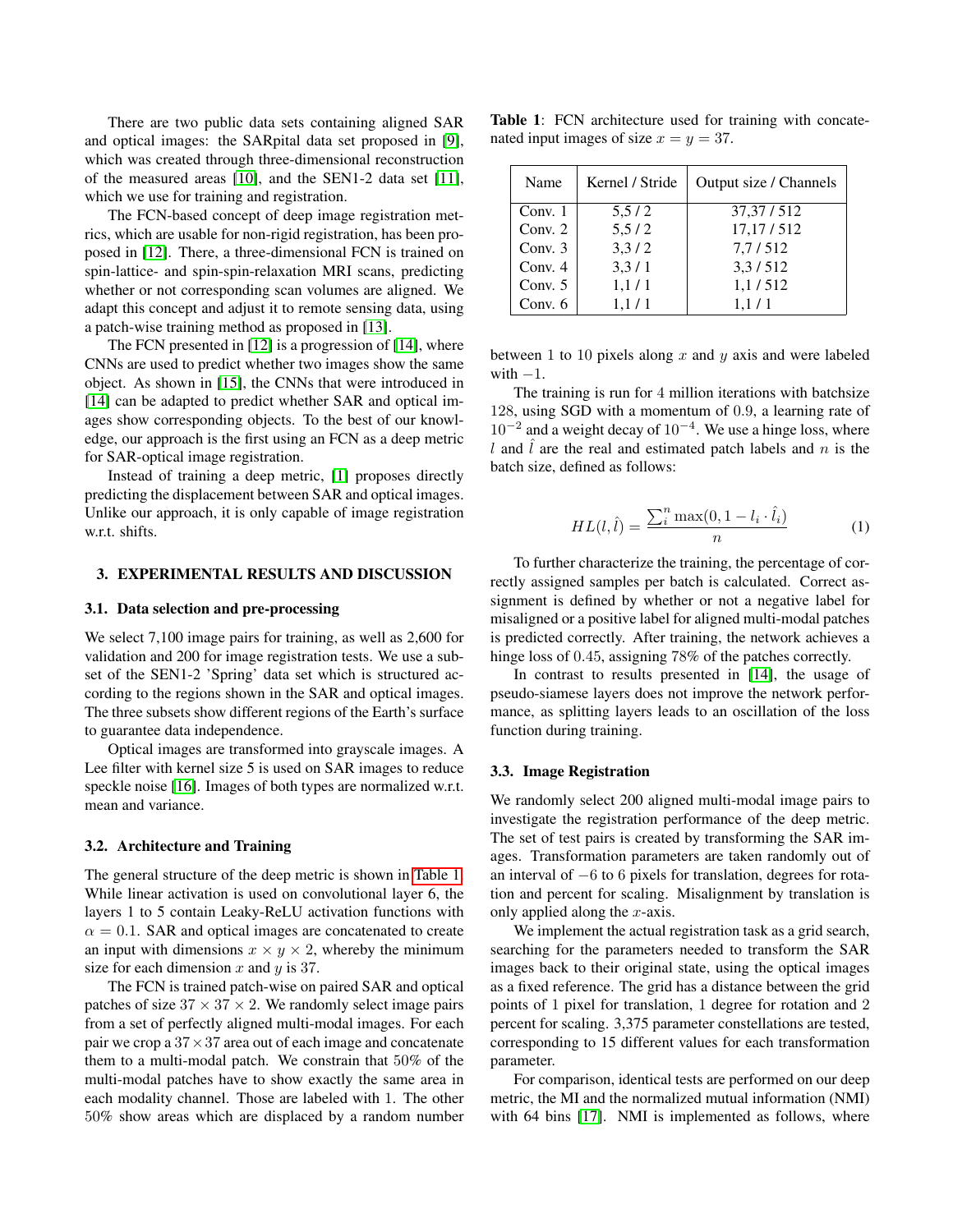<span id="page-2-0"></span>

Fig. 2: Mean registration error  $\Delta\hat{\theta}$  for translation, rotation, and rescaling using the deep metric with and without Zero Padding, compared to NMI and MI.

<span id="page-2-1"></span>

Fig. 3: Distribution of the translation registration error of the deep metric and the NMI.

 $H(X)$  and  $H(Y)$  is the entropy function of two images X and Y, while  $H(X, Y)$  is their joint entropy:

$$
\text{NMI}(X,Y) = \frac{H(X) + H(Y)}{H(X,Y)}\tag{2}
$$

Metrics are calculated on a patch containing central image areas with size  $x = y = 157$  after each step of the grid search. In addition to using the described deep metric, we test an approach where zero padding of (18,18) ia applied to the patch before calculating the metric. This enlarges the number of receptive fields used by the FCN, without adding new information. We further use average pooling over the whole two-dimensional output to create a scalar deep metric value, after skipping values larger than 1 or smaller than  $-1$ , replacing them with 1 or  $-1$ .

We define the constellation of back-transformation parameters which lead to the highest metric value as the predicted registration parameter set  $\theta$ . As the true registration parameters  $\theta^*$  are known during testing, performance is evaluated by the mean registration error  $\Delta\theta$ , which is calculated as follows, where  $N$  is the number of registered pairs:

<span id="page-2-2"></span>Table 2: Comparison of the registration accuracy of different metrics. The registration accuracy is defined by the percentage of image pairs for which a registration error below certain threshold is achieved.

| Methods    | <b>Registration Accuracy</b> |             |                  |            |
|------------|------------------------------|-------------|------------------|------------|
|            | $\leq 1$ px                  | $\leq 2$ px | $\leq 1^{\circ}$ | $\leq 2\%$ |
| МÏ         | 53.0%                        | 69.0%       | 68.5%            | 69.0%      |
| <b>NMI</b> | 54.0%                        | 69.5%       | 68.5%            | 69.5%      |
| <b>FCN</b> | 89.5%                        | 91.0%       | 91.0%            | 92.0%      |
| $FCN+Z.P.$ | $90.0 \%$                    | 93.0%       | 96.5%            | 96.0%      |

$$
\Delta \hat{\theta} = \frac{\sum_{i}^{N} |\theta^* - \hat{\theta}|}{N} \tag{3}
$$

As shown in [Figure 2,](#page-2-0) the deep metric outperforms MI and NMI. Individual zero padding before calculating the deep metric further increases its registration accuracy w.r.t. predicting rotation and rescaling parameters. With zero padding the deep metric leads to a reduction of  $\Delta\theta$  by a factor of c. 3 for translation parameters and a reduction by factor c. 6 for rotation and rescaling in comparison to the NMI.

As demonstrated in [Figure 3,](#page-2-1) the deep metric predicts mostly small misalignment, while the results of MI and NMI are widely spread. The results shown in [Table 2](#page-2-2) confirm that our method is achieving registration errors of at the most 1 pixel, 1 degree or 2 percent in about 90% of cases.

We also test another method of creating training patches. Instead of only misaligning 50% of the training patches labeled with −1 by random displacement, we also use random rotation and rescaling. This leads to a worse registration performance. Further, applying only displacement in 37.5% and displacement, rotation and rescaling in 12.5% of the cases leads, in comparison, to a decrease of the registration performance. Correctly predicting translation parameters is still the biggest weakness of our approach. Rotation and scaling parameters can still be predicted with relatively high accuracy by an FCN which is only trained on aligned or displaced multi-modal patches. In consequence, we recommend skipping misalignment through rotation and rescaling during training.

#### 4. CONCLUSION

In this paper we proposed a deep metric which is capable of predicting the alignment of SAR and optical image areas in a spatially-resolved manner. By using average pooling we created a scalar metric value which describes the alignment of a SAR-optical image pair.

We tested our method on affine registration of remote sensing data of suburban areas. The registration was implemented as a grid search, using translation, rotation and